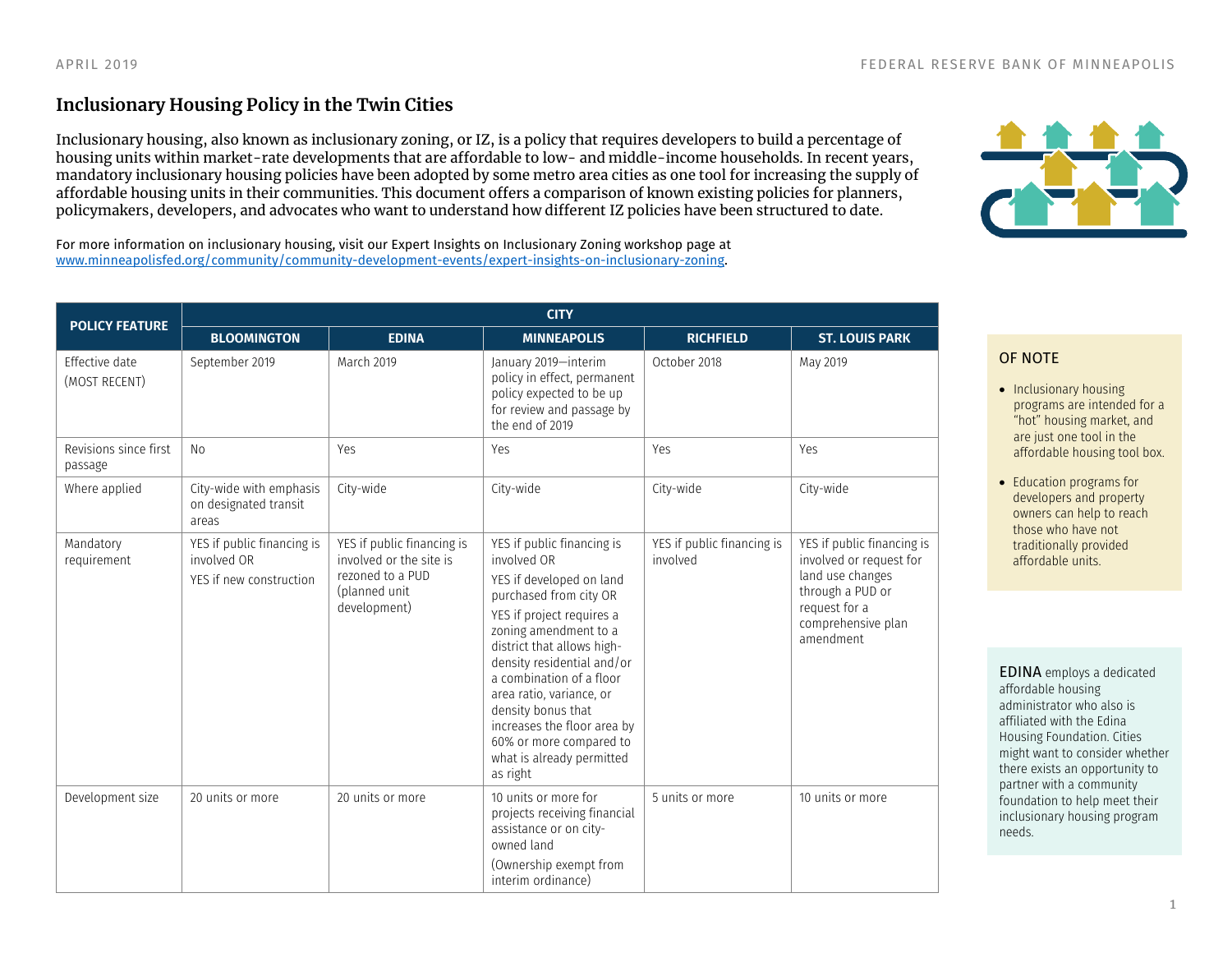| <b>POLICY FEATURE</b>                      | <b>CITY</b>                                                                                                                        |                                                                                                                                                                                                                                       |                                                                                                                                                                                                                                                                                                                                                                                                 |                                                                                                                |                                                                                                                                                                                                                                                                                                                                                                                                                                                                  |  |
|--------------------------------------------|------------------------------------------------------------------------------------------------------------------------------------|---------------------------------------------------------------------------------------------------------------------------------------------------------------------------------------------------------------------------------------|-------------------------------------------------------------------------------------------------------------------------------------------------------------------------------------------------------------------------------------------------------------------------------------------------------------------------------------------------------------------------------------------------|----------------------------------------------------------------------------------------------------------------|------------------------------------------------------------------------------------------------------------------------------------------------------------------------------------------------------------------------------------------------------------------------------------------------------------------------------------------------------------------------------------------------------------------------------------------------------------------|--|
|                                            | <b>BLOOMINGTON</b>                                                                                                                 | <b>EDINA</b>                                                                                                                                                                                                                          | <b>MINNEAPOLIS</b>                                                                                                                                                                                                                                                                                                                                                                              | <b>RICHFIELD</b>                                                                                               | <b>ST. LOUIS PARK</b>                                                                                                                                                                                                                                                                                                                                                                                                                                            |  |
| Housing type                               | Rental-new<br>construction and rehab<br>and single family                                                                          | Rental-new construction<br>Ownership-new<br>construction<br>NOAH (naturally<br>occurring affordable<br>housing)-rehab                                                                                                                 | Rental-new construction<br>and rehab<br>Ownership-new<br>construction for projects<br>10 units or more receiving<br>financial assistance or on<br>city-owned land                                                                                                                                                                                                                               | Rental-new<br>construction<br>Ownership-new<br>construction                                                    | Rental-new<br>construction and rehab<br>Ownership-new<br>construction                                                                                                                                                                                                                                                                                                                                                                                            |  |
| Rental affordability<br>term               | 20 years                                                                                                                           | At least 20 years                                                                                                                                                                                                                     | 30 years if city financing or<br>city land is involved<br>20 years otherwise                                                                                                                                                                                                                                                                                                                    | 26 years if housing TIF<br>dollars are involved<br>10 years otherwise                                          | 25 years                                                                                                                                                                                                                                                                                                                                                                                                                                                         |  |
| Ownership<br>affordability term            | Deed restriction for<br>single-family affordable<br>units in perpetuity                                                            | At least 20 years                                                                                                                                                                                                                     | 30 years if city financing or<br>city land is involved<br>(Ownership exempt from<br>interim ordinance)                                                                                                                                                                                                                                                                                          | Time of sale                                                                                                   | Time of sale                                                                                                                                                                                                                                                                                                                                                                                                                                                     |  |
| Number of<br>units/affordability<br>target | Rental:<br>9% of total project size<br>at 60% AMI (area<br>median income)<br>Ownership:<br>9% of total project size<br>at 110% AMI | Rental:<br>20% of total project units<br>at 60% AMI OR<br>10% of total project units<br>at 50% AMI<br>Ownership:<br>10% of total project units<br>at affordable sale price<br>NOAH rehab:<br>40% of total project units<br>at 60% AMI | <b>For City Financing and</b><br><b>Land Sales:</b><br>Rental: 20% of total<br>project units at 60% AMI<br>or below<br>Ownership: 10% of total<br>project units at 80% AMI<br>or below<br>For Interim IZ Ordinance:<br>10% of total project units<br>at 60% AMI-NOT eligible<br>for city financing<br><b>OR</b><br>20% of total project units<br>at 50% AMI-THEN eligible<br>for city financing | Rental:<br>20% of total project<br>units at 60% AMI<br>Ownership:<br>20% of total project<br>units at 115% AMI | Rental:<br>20% of total project<br>units at 60% AMI OR<br>10% of total project<br>units at 50% AMI OR<br>5% of total project units<br>at 30% AMI OR<br>One for one<br>replacement: The<br>number of NOAH<br>dwelling units that are<br>being demolished or<br>converted to a use<br>other than lower-<br>income dwelling units<br>in connection with<br>construction of the<br>development, whichever<br>is greater<br>Ownership:<br>Payment in-lieu<br>required |  |

**BLOOMINGTON** offers IZ unit occupants gap assistance for up to 3 years if their income decreases. Recognizing that the earnings of lower-income households often fluctuate, cities might want to consider options for providing temporary subsidy if the goal is to address housing stability.

RICHFIELD offers developers the option to do a combination of unit development and in-lieu payments. If the goal is to maximize flexibility for developers, cities might want to consider a policy that offers unit development, in-lieu payment, or unit development plus in-lieu payment.

ST. LOUIS PARK recently adopted a revision that reduces the requirement to just 5% of total units for developers who make the units affordable at 30% AMI. If the goal is to target very low-income households, cities might want to consider a policy that reduces the number of units required for developers who provide deep affordability.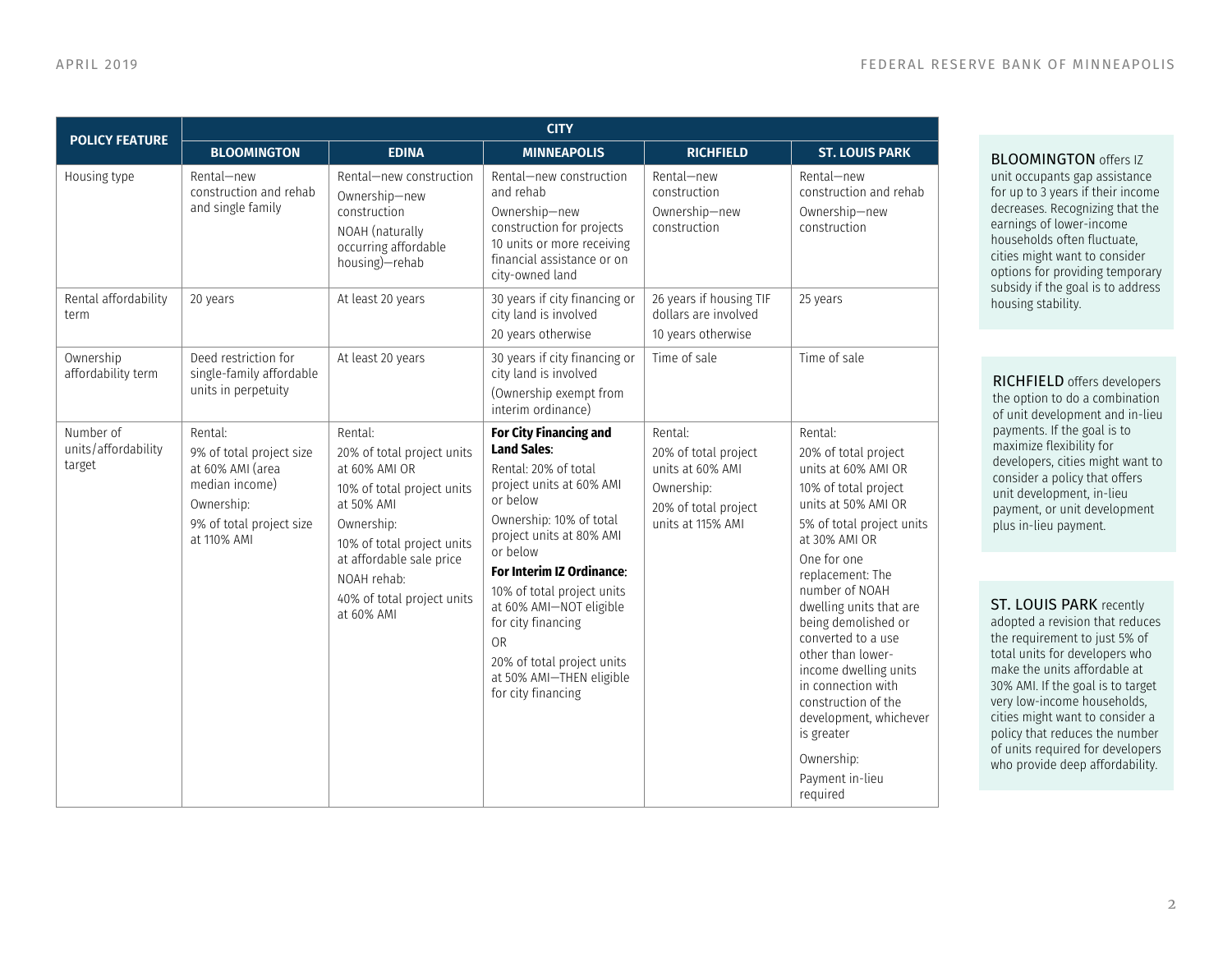| <b>POLICY FEATURE</b>                                                          | <b>CITY</b>                                                                                                                                                                                                                                                                                                                                                                                                 |                                                                                                                                                                                                                                                          |                                                                                                                                                                                                                                                                                                                                                                                                                                                 |                                                                                                                                                                                      |                                                                                                                                                                        |  |
|--------------------------------------------------------------------------------|-------------------------------------------------------------------------------------------------------------------------------------------------------------------------------------------------------------------------------------------------------------------------------------------------------------------------------------------------------------------------------------------------------------|----------------------------------------------------------------------------------------------------------------------------------------------------------------------------------------------------------------------------------------------------------|-------------------------------------------------------------------------------------------------------------------------------------------------------------------------------------------------------------------------------------------------------------------------------------------------------------------------------------------------------------------------------------------------------------------------------------------------|--------------------------------------------------------------------------------------------------------------------------------------------------------------------------------------|------------------------------------------------------------------------------------------------------------------------------------------------------------------------|--|
|                                                                                | <b>BLOOMINGTON</b>                                                                                                                                                                                                                                                                                                                                                                                          | <b>EDINA</b>                                                                                                                                                                                                                                             | <b>MINNEAPOLIS</b>                                                                                                                                                                                                                                                                                                                                                                                                                              | <b>RICHFIELD</b>                                                                                                                                                                     | <b>ST. LOUIS PARK</b>                                                                                                                                                  |  |
| Income ceiling                                                                 | Once occupied, renter income<br>can increase up to 140% AMI                                                                                                                                                                                                                                                                                                                                                 | 60% AMI for rental and 120% AMI<br>for ownership. Once occupied,<br>renter income can increase up to<br>140% AMI                                                                                                                                         | Not addressed                                                                                                                                                                                                                                                                                                                                                                                                                                   | Not addressed                                                                                                                                                                        | Once occupied, renter income<br>can increase up to 140% AMI                                                                                                            |  |
| In-lieu fee                                                                    | \$9.60 per leasable square foot                                                                                                                                                                                                                                                                                                                                                                             | TBI (total buy in) fee equal to<br>\$100,000 per affordable unit                                                                                                                                                                                         | Not offered                                                                                                                                                                                                                                                                                                                                                                                                                                     | Equal to 15% of total city<br>financing provided<br>May seek approval for<br>combination of units and in-lieu<br>fees                                                                | Ownership: Equal to DIFFERENCE<br>between market-rate sale price<br>and affordability at 80% AMI<br>MULTIPLIED BY 15% of total<br>project units<br>Rental: Not offered |  |
| Compliance<br>alternatives                                                     | • Set aside units built off-site<br>• Dedication of land for<br>affordable housing<br>• Rehabilitation and deed<br>restriction of NOAH units                                                                                                                                                                                                                                                                | • Set aside units built off-site<br>• Dedication of land for<br>affordable housing<br>• Rehabilitation and deed<br>restriction of NOAH units<br>• Absorption of financial risk or<br>construction of affordable<br>units by another project<br>developer | City approval required<br>May include: large multi-phase<br>projects with total affordability<br>requirement spread across multiple<br>buildings, projects receiving city<br>financing for environmental<br>remediation, projects in<br>neighborhoods involving city land<br>where no new market rate<br>development has occurred in more<br>than 3 years, projects participating<br>in city programs with deeper<br>affordability requirements | • Set aside units built off-site<br>• Rehabilitation and deed<br>restriction of NOAH units                                                                                           | • Set aside units built off-site<br>• Rehabilitation and deed<br>restriction of NOAH units                                                                             |  |
| Exemptions                                                                     | None-applies to all housing<br>types of 20 or more units                                                                                                                                                                                                                                                                                                                                                    | Projects by owner occupant                                                                                                                                                                                                                               | Student housing, ownership<br>projects (interim ordinance)                                                                                                                                                                                                                                                                                                                                                                                      | None-applies to all housing<br>types of 5 or more units                                                                                                                              | None-applies to all housing<br>types of 10 or more units                                                                                                               |  |
| Cost offsets offered<br>to developers<br>(granted on a case-<br>by-case basis) | Density bonus, FAR bonus,<br>height bonus, parking<br>reduction, enclosed parking<br>space conversion allowance,<br>unit size reduction, alternative<br>exterior materials allowance,<br>storage space reduction,<br>development fee waivers or<br>deferment, landscape fee in-<br>lieu reduction, expedited plan<br>review, land write down on city-<br>owned land, housing TIF,<br>project-based vouchers | Density bonus, reduced<br>development requirements,<br>housing TIF, property tax<br>abatement, deferred low interest<br>loans from Edina HRA or Edina<br>Housing Foundation                                                                              | TIF subsidy or other city subsidies<br>(depending on size of project)                                                                                                                                                                                                                                                                                                                                                                           | Density bonus, reduced<br>development requirements,<br>property tax abatement, partial<br>waiver of building permit fee at a<br>rate of 5% for new construction<br>and 10% for rehab | Density bonus, reduced<br>development requirements,<br>other requests approved by city                                                                                 |  |